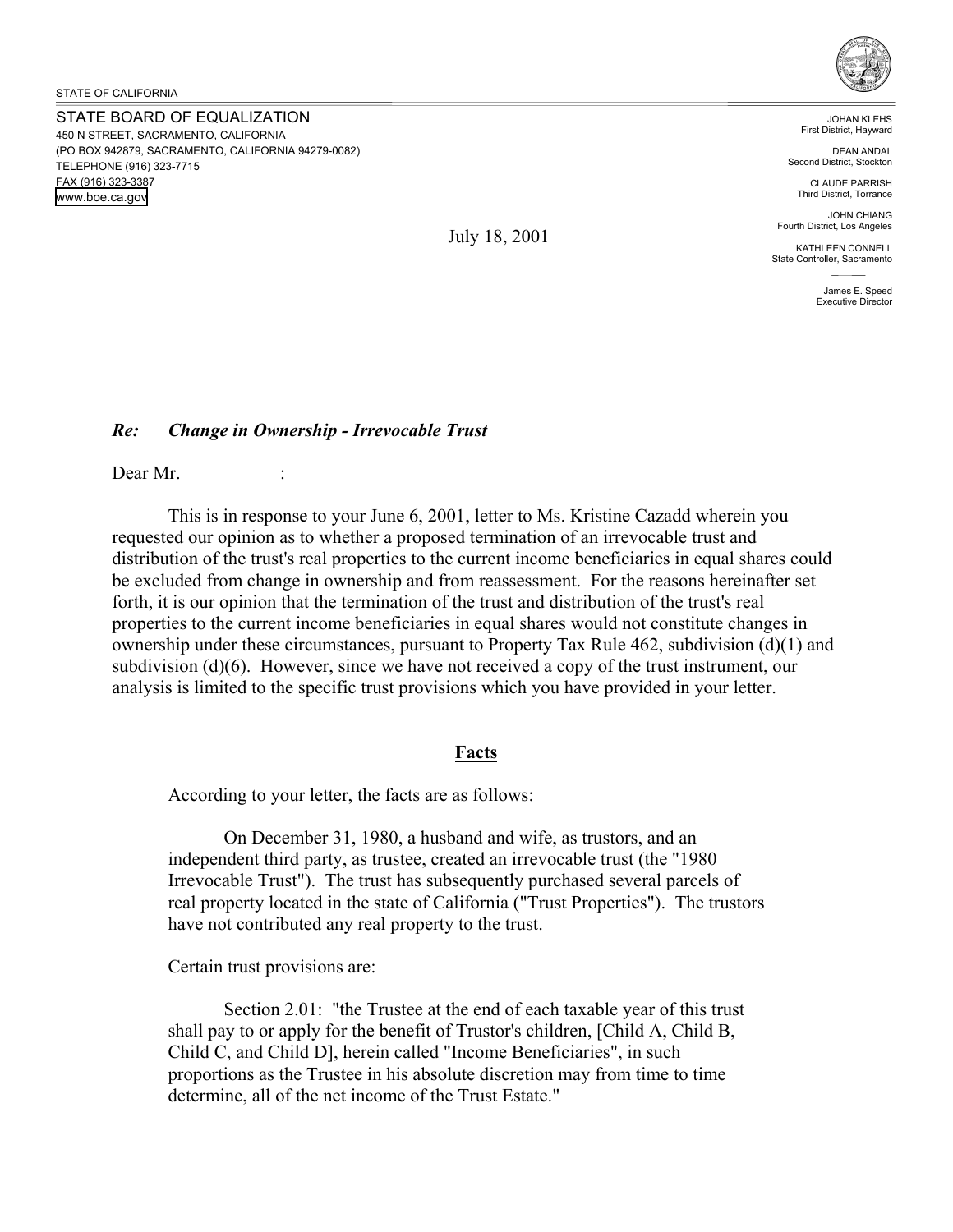Section 2.02: "[o]n the death of any of the Income Beneficiaries, the interest in this Trust of such deceased beneficiary shall terminate and thereafter the Trustee shall at the end of each taxable year of this Trust pay to or apply for the benefit of the surviving Income Beneficiaries, in such proportions as the Trustee in his absolute discretion may from time to time determine, all of the net income of the Trust Estate."

Section 2.03: "[t]he Trustee may at any time and from time to time, in addition to the net income of the Trust Estate, pay to or apply for the benefit of any of the Income Beneficiaries such amounts as the Trustee may elect from the principal of the Trust Estate, up to the whole thereof, if the Trustee determines, in his absolute discretion that it is in the best interests of the Income Beneficiaries to do so."

Section 2.04: "[u]pon the death of the last Income Beneficiary to die, the Trust shall be divided into separate shares so as to provide one (1) share to each group composed of the living issue of a deceased child of the Trustor and shall be distributed or retained in trust as" further provided in the trust.

Child A died without issue on January 3, 1995. Income distribution deductions were taken in 1987 and 1990-1995.

#### **Proposed Termination**

The Trustee proposes to terminate the trust by distributing the Trust Properties in equal shares to Child B, Child C, and Child D.

#### **Your Analysis**

Under Property Tax Rule 462.160, subdivision (d), the termination of the trust and the distribution of the Trust Properties to the remaining income beneficiaries would not be a change in ownership. The termination of the trust results in the distribution of the Trust Properties to the beneficiaries who have a present interest in the trust.

Applying the rule, *Allen v. Sutter County Board of Equalization* (1983) 139 Cal. App. 3d 887, and SBE precedent opinions to the terms of the trust, Child B, Child C, and Child D have present interests in the trust. The death of Child A did not give rise to any present beneficial interest by any grandchild and does not result in the transfer of a present beneficial interest to any other remaining income beneficiaries because they (Child B, Child C, and Child D) each already have a beneficial interest in the Trust Properties because of the sprinkling provision. The grandchildren's interests are future interests and will only become present interests upon the death of the last surviving child.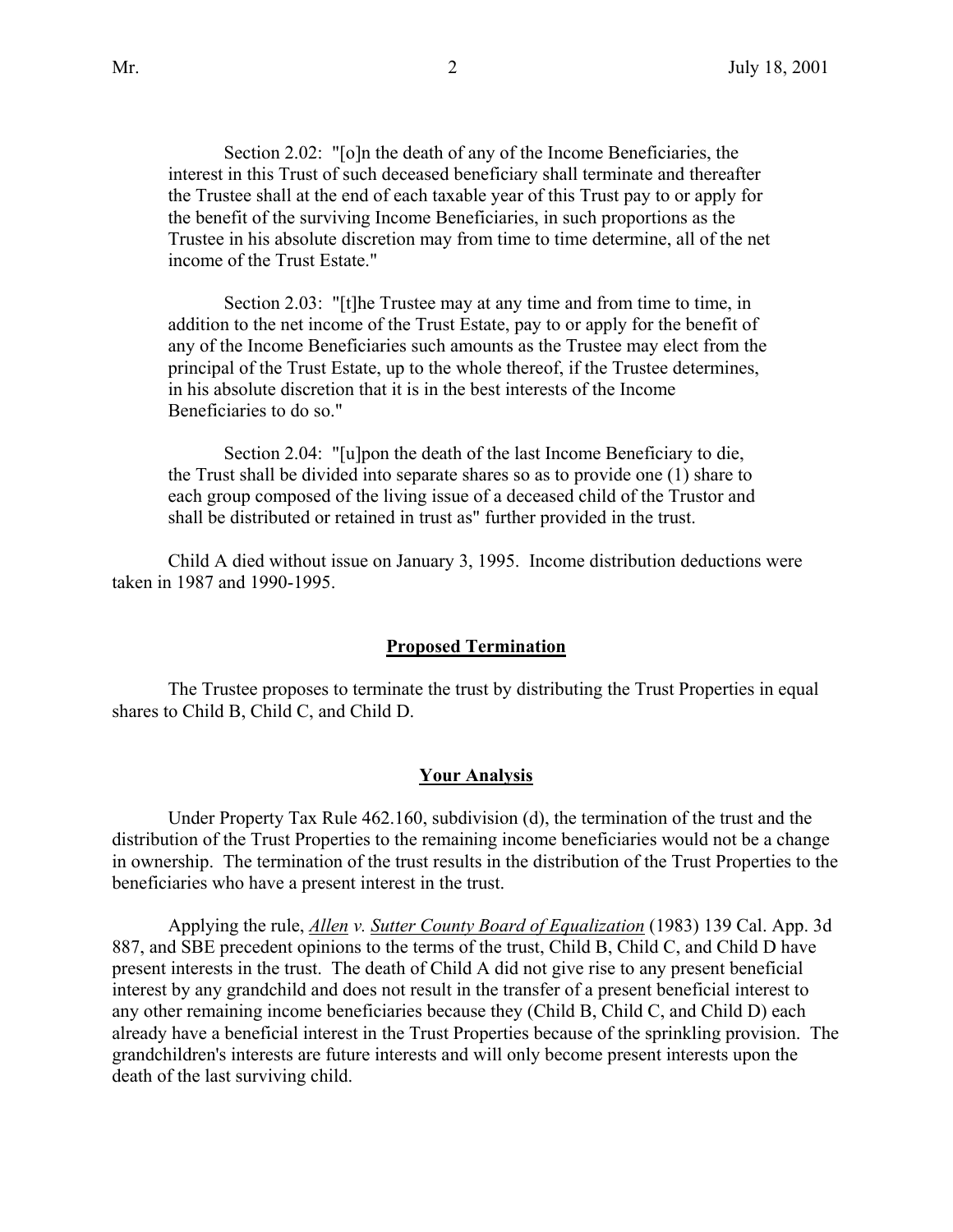$\overline{a}$ 

## **Analysis**

### **Changes in Ownership - Irrevocable Trust's Acquisitions of Real Properties**

Section 60 defines a change in ownership as "a transfer of a present interest in real property, including the beneficial use thereof, the value of which is substantially equal to the value of the fee interest."

Section 61 then provides that "except as otherwise provided in section 62, change in ownership as defined in section 60, includes, but is not limited to: (h) Any interests in real property that vest in persons other than the trustor (or , pursuant to Section 63, his or her spouse) when a revocable trust becomes irrevocable. This subdivision reflects the conclusion reached by the Legislature in implementing Proposition 13, as set forth in Assembly Revenue and Taxation Committee, *Property Tax Assessment*, Volume I, October 29, 1979, requiring a change in ownership whenever there is a transfer of the beneficial use of the property.<sup>1</sup> As stated in Property Tax Rule 462.160, Change in Ownership - Trusts, subdivision (a), Creation, the general rule is that the transfer by the trustor, or any other person, of real property into a trust is a change in ownership of such property at the time of the transfer.

Consistent therewith, husband and wife's transfer of real property into the irrevocable trust, had there been any, would have been changes in ownership pursuant to section 60, absent any available exclusion or exception, such as the parent-child exclusion of section 63.1.

As indicated, the trust subsequently purchased several parcels of real property located in California. Pursuant to Rule 462.160, subdivision (a), the transfer of the real properties to the trust were changes in ownership pursuant to section 60, absent any available exclusion or exception. We assume that the County Assessor regarded these transfers of real property to the trust as changes in ownership and reassessed the properties.

## **Irrevocable Trust - Trustee's Discretion to Make Distributions of Income or of Income and Principal**.

An additional consideration in instances involving irrevocable trusts is the presence or absence of a "sprinkle power" and, in cases of irrevocable trusts that contain sprinkle powers, what those provisions are and to which beneficiaries they pertain. Thus, a trust instrument must be reviewed for the presence of a "sprinkle" power.

 $<sup>1</sup>$  On page 19 of Volume I, this requirement is explained as follows:</sup>

<sup>&</sup>quot;Beneficial use is necessary to protect custodianships, guardianships, trusteeships, security interests, and other fiduciary relationships from unintended change in ownership treatment. For example, a father buys land for his minor son, taking title as custodian for the son. There IS a change in ownership when the father buys the property; however, when the son reaches majority and gets the property outright there is no change in ownership. This is because the father never had the beneficial use of the property. The son was the real owner from the outset and when he reached majority there was no transfer of the beneficial use."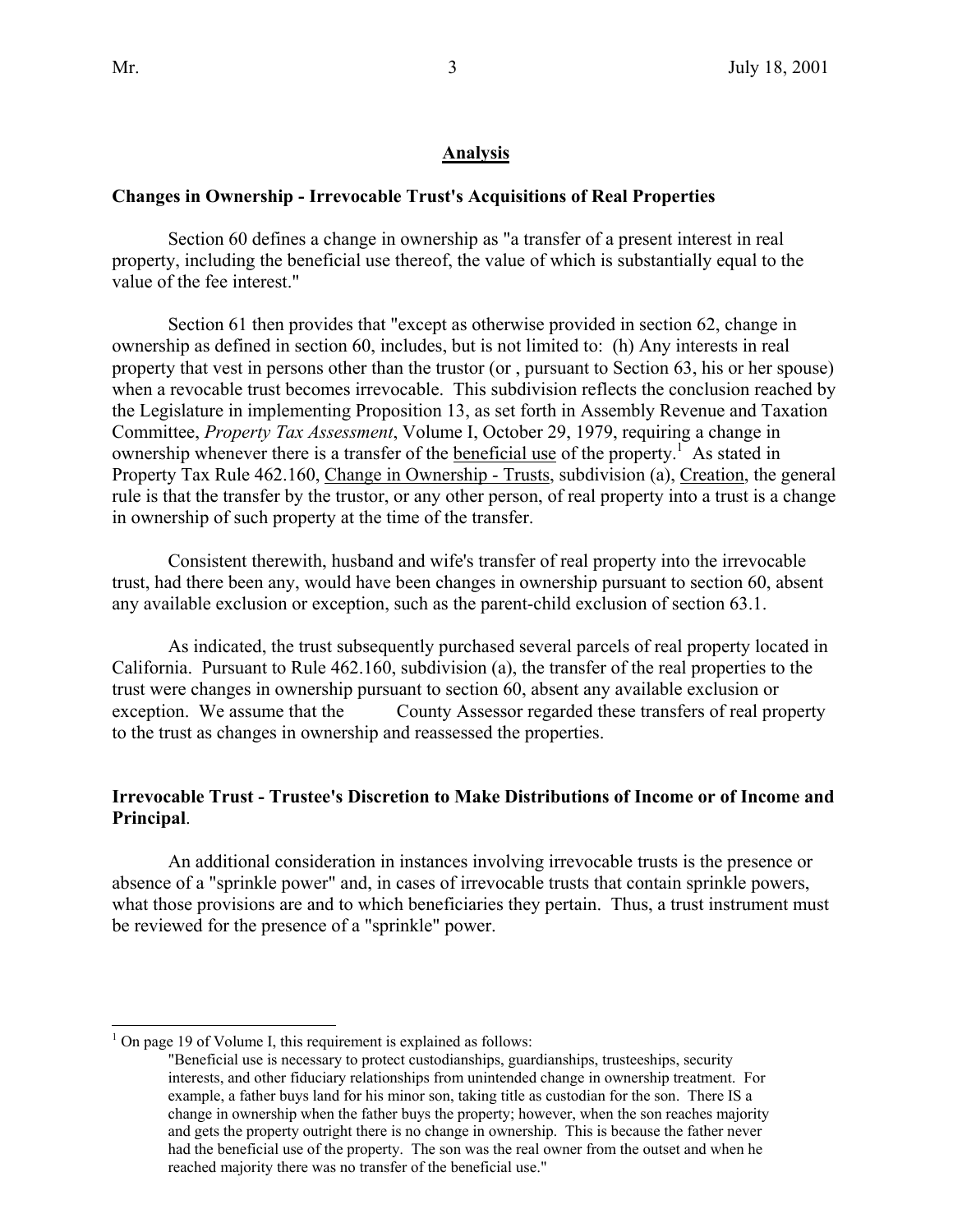$\overline{a}$ 

A "sprinkle or spray power" is a provision which gives the trustee total discretion to distribute trust income or property to a number of potential beneficiaries. When a trust contains a sprinkle or spray provision, to avoid change in ownership and reassessment, all of the persons included as beneficiaries under that provision must have an exclusion.<sup>2</sup> If even one person included as a beneficiary is not excludable, then 100 percent of the trust property is subject to change in ownership.

The principle is expressly described in Rule  $462.160(b)(1)(A)$  as follows:

". . . Where a trustee of an irrevocable trust has total discretion ('sprinkle power') to distribute trust *income or property* to a number of potential beneficiaries, the property is subject to change in ownership, because the trustee could potentially distribute it to a non-excludable beneficiary, unless all of the potential beneficiaries have an available exclusion from change in ownership."

Thus, where a trustee of an irrevocable trust has "sprinkle power" to distribute trust income or income and principal only to trust beneficiaries holding present interests in the trust, the trust property would not be subject to change in ownership because of the "sprinkle power", since the trustee could not distribute any income or principal to a non-excludable beneficiary.

On the other hand, if the trust provided that any beneficiary, present or future, could receive trust income or income and principal, a change in ownership of all of the trust property would occur. Anyone who at the current time can receive a "present interest" in some, or all of the income in an irrevocable trust becomes the sole present beneficiary under the sprinkle power; therefore, everyone in that group must have an available exclusion. This is clarified by Example 2 in Rule 462.160(b)(1)(A):

"Example 2: H and W transfer real property interest to the HW Revocable Trust. No change in ownership. HW Trust provides that upon the death of the first spouse the assets of the deceased spouse shall be distributed to A Trust, and the assets of the surviving spouse shall be distributed to B Trust, of which surviving spouse is the sole present beneficiary. H dies and under the terms of A Trust, W has a sprinkle power for the benefit of herself, her two children and her nephew. When H dies, A Trust becomes irrevocable. There is a change in

 $2<sup>2</sup>$  There are three possible categories of "excludable beneficiaries." These are trustor-transferors and spouses (spouse of the trustor-transferor, eligible under section 63), children of the trustor-transferor (eligible under section 63.1 and claiming the parent/child exclusion), and grandchildren of the trustor-transferor (claiming under section 63.1, provided that the parents of those grandchildren are deceased). Example 1 under Rule  $462.160$  (b)(1)(A) illustrates how an exclusion applies and then terminates:

<sup>&</sup>quot;Example 1: M transfers income-producing real property to revocable living Trust A, in which M is the sole present beneficiary. Trust A provides that upon M's death, Trust A becomes irrevocable, M's brother becomes a present beneficiary, and income from the trust property is to be distributed to B for his lifetime. Upon M's death, 100% of the property in Trust A, representing B's present beneficial interest, undergoes a change in ownership."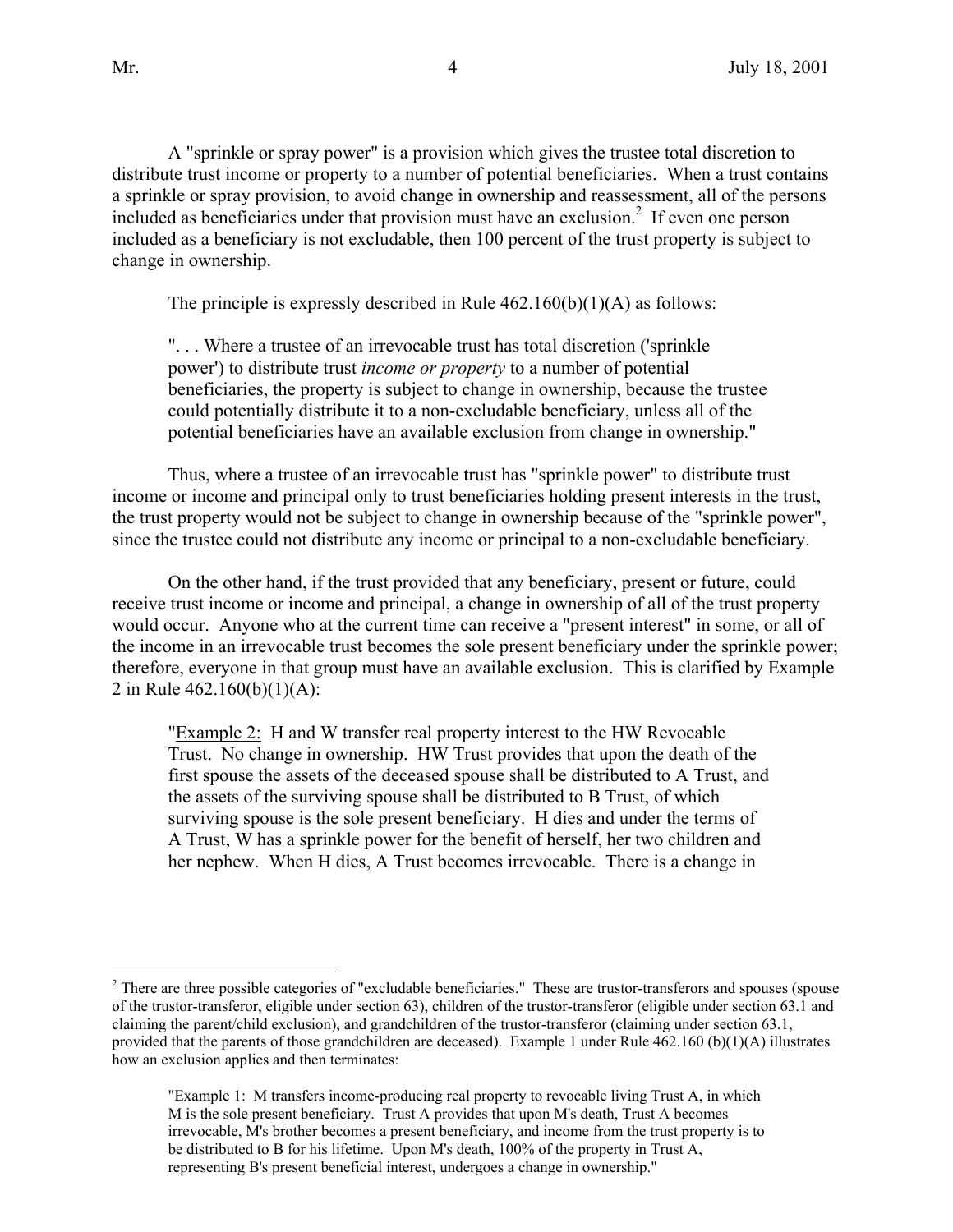ownership with respect to the interests transferred to the A Trust because the sprinkle power may be exercised so as to omit the spouse and children as present beneficiaries for whom exclusions from change in ownership may apply, and there are no exclusions applicable to the nephew. However, if the sprinkle power could be exercised only for the benefit of W and her children for whom exclusions are available, the interspousal exclusion and the parent/child exclusion would exclude the interests transferred from change in ownership, provided that all qualifying requirements for those exclusions are met."

Based upon the description of the trust in this matter, the Trustee's sole discretion to distribute income or income and principal to Child B, to Child C, and/or to Child D only and not to any other (future) beneficiaries constitutes a "sprinkle power" to only trust beneficiaries holding present interests in the Trust Properties and hence, imposes no change in ownership consequences upon Trust Properties, either during the existence of the trust or, as hereinafter explained, upon the proposed termination of the trust. Since Child A died without issue, his interest in the trust and Trust Properties as an income beneficiary terminated in 1995 (section 2.02), and was paid or applied to the benefit of his siblings. The provision in section 2.04 allowing a share to each child's living issue is not applicable to Child A.

## **Changes in Ownership - Proposed Trust Transfers of Trust Real Properties to Trust Beneficiaries having Present Interests in the Trust and Trust Properties**.

The termination of an irrevocable trust and transfers of real property to the trust beneficiaries may not constitute changes in ownership for purposes of Article XIII A of the Constitution. Again, pursuant to Property Tax Rule 462.160, the general rule is that the termination of a trust constitutes a change in ownership at the time of the termination of the trust (subdivision (c)). However, subdivision (d) sets forth several exceptions to the general rule, one of which is that subdivision  $(d)(1)$ :

**(d) Exceptions.** The following transfers do not constitute changes in ownership: (1) Prior Change in Ownership. Termination results in the distribution of trust property according to the terms of the trust to a person or entity who received a present interest (either use of or income from the property) when the trust was created, when it became irrevocable, or at some other time...

Another exception to the general rule is that of subdivision  $(d)(6)$ 

6. Proportional Interests. Termination results in the transfer to the beneficiaries who receive the same proportional interests in the property as they held before the termination of the trust.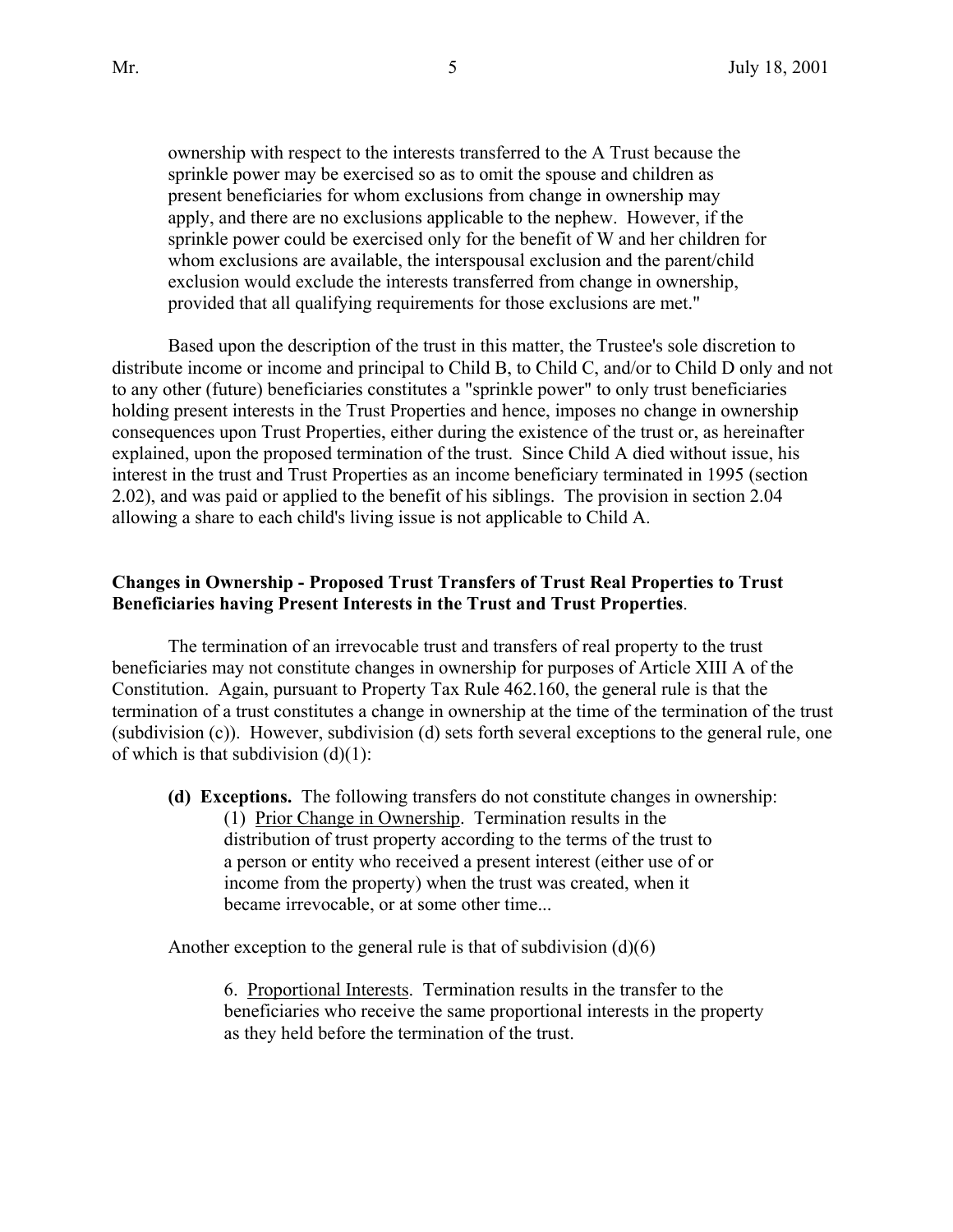As you know, these results follow from the statutes and from the case of *Allen v. Sutter County Board of Equalization, supra*, to which you refer in your letter:

> **Allen v. Sutter County Board of Equalization, (1983) 139 CA 3d 887.** In 1961, a husband and wife conveyed property in trust for the benefit of their four grandchildren. The trust provided that the property was to be divided into four equal parts, and the trustee had discretion to distribute income until age 21 and thereafter the trustee was required to distribute income. At the time the youngest beneficiary reached age 25, the trustee was directed to distribute to each beneficiary his or her share of the trust. If a beneficiary died before reaching age 25, the trustee was to distribute that beneficiary's share to his or her issue, or if none, the property was to be added to the other shares.

On June 13, 1978, the youngest grandchild reached age 25 and the trustee conveyed the property in equal shares to the four grandchildren. The assessor reassessed on the theory that the termination was a change in ownership.

The court of appeal held that the termination of the trust was not a "change of ownership". The court stated that the creation of the trust was a change of ownership and that at the time of the creation of the trust the grandchildren had an equitable interest in the property:

"A change of ownership means the transfer of a present interest in real property including the beneficial use thereof." *139 Cal. App. 3d 887, 890*. "In the case of a trust, as here involved, not all of the criteria required to constitute a change of ownership are present. There was no transfer of the beneficial use of the property when the trust was terminated." *Id*.

Finally, the court cited former Property Tax Rule  $462(i)(4)$  which provided that a termination of a trust was not a change of ownership if the termination resulted in the transfer to beneficiaries who received the same proportional interests in the property as they held before the termination of the trust. *139 Cal. App. 3d 887, 892*.

In this instance, the proposed termination of the trust would result in the transfer of the Trust Properties to Child B, Child C, and Child D, who received present interests in the trust and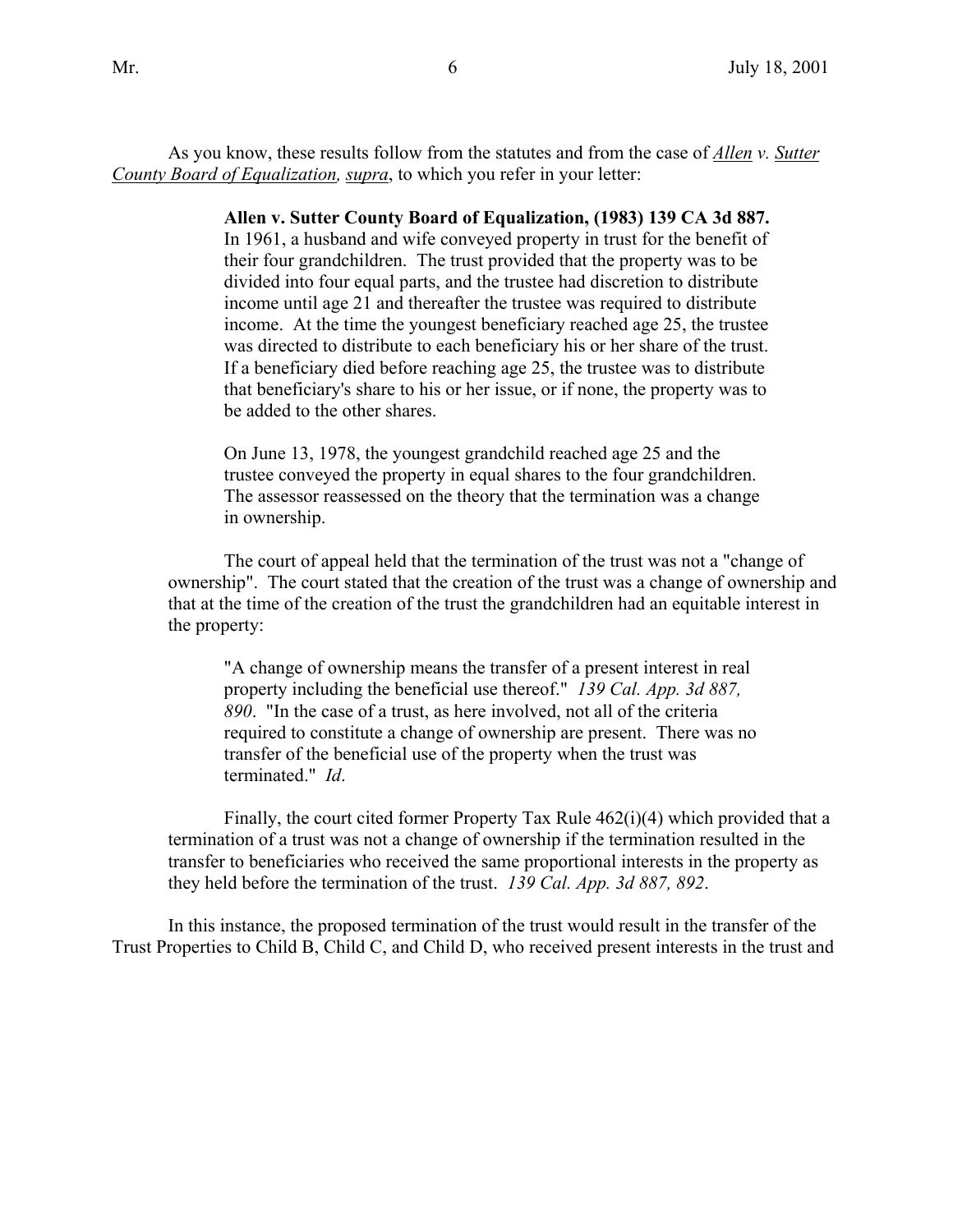any Trust Properties at the time the irrevocable trust was created, and, thereafter, who upon Child A's death became the sole owners of present interests in Trust Properties, including the real properties, subsequently added to the trust. Thus, pursuant to Rule 462.160, subdivision  $(d)(1)^3$ and *Allen v. Sutter County Board of Equalization, supra*, the proposed termination of the trust and transfers of the Trust Properties to the remaining children, Child B, Child C, and Child D, having present interests in the trust and Trust Properties would not constitute changes in ownership. Similarly, since the proposed termination of the trust would result in the transfer of the Trust Properties to the present beneficiaries in the same proportional interests in the properties as they held before the termination, Rule 462.160, subdivision (d)(6) also would preclude the transfers of the Trust Properties to the children from constituting changes in ownership.

The views expressed in this letter are advisory only. They represent the analysis of the legal staff of the Board based on the present law and facts set forth herein and are not binding on any person or entity. You may wish to contact the County Assessor's office to ascertain whether it is in agreement with the analysis and conclusions set forth herein.

Very truly yours,

/s/ James K. McManigal, Jr.

James K. McManigal, Jr. Tax Counsel IV

JKM:lg Precdent/Coowners/01/14jkm.doc

Cc:

 $\overline{a}$ 

Mr. Richard Johnson, MIC:63 Mr. David Gau, MIC:64 Ms. Jennifer Willis, MIC:70

<sup>&</sup>lt;sup>3</sup> Rule 462.160, subdivision (d)(1) does continue on to state that a change in ownership does occur when the remainder or reversionary interest becomes possessory if the holder of that interest is a person or entity other than the present beneficiary, unless otherwise excluded from change in ownership. Such would not be the case in this instance, however, since under the proposed transfers, only Child B, Child C, and Child D, original trust beneficiaries with the present interests in the trust and Trust Properties would be the only transferees of the Trust Properties. Also, the earlier death of Child A would not compel a different result because Child A died without issue, thereby ending his present interest and leaving no remainder or reversionary interest to address.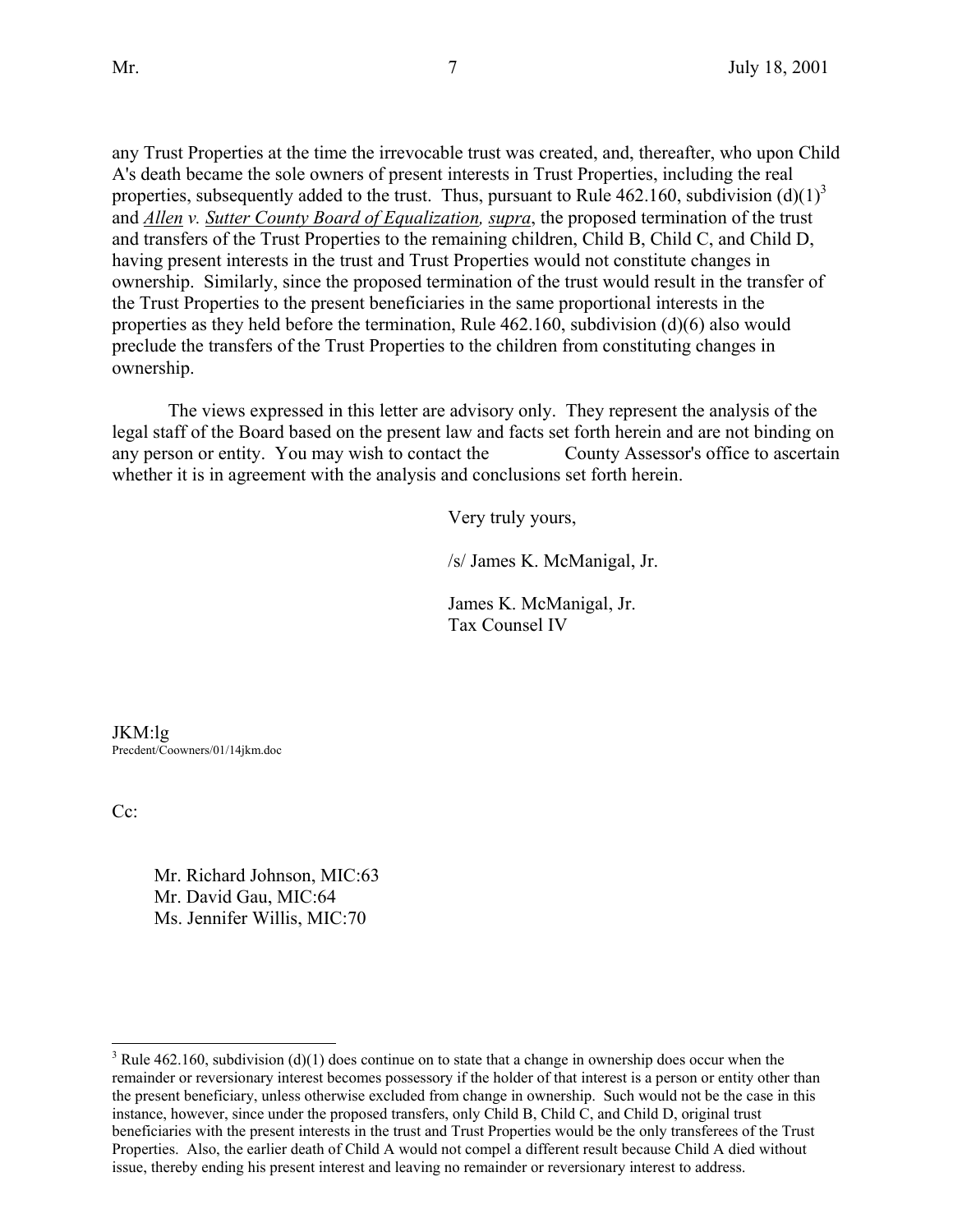STATE OF CALIFORNIA  $625.0236$ 

STATE BOARD OF EQUALIZATION 450 N STREET, SACRAMENTO, CALIFORNIA PO BOX 942879, SACRAMENTO, CALIFORNIA 94279-0082 916-323-3097 • FAX 916-323-3387 *www.boe.ca.gov*



BETTY T. YEE First District, San Francisco

SEN. GEORGE RUNNER (RET.) Second District, Lancaster

> MICHELLE STEEL Third District, Orange County

JEROME E. HORTON Fourth District, Los Angeles

> JOHN CHIANG State Controller  $\mathcal{L}$

CYNTHIA BRIDGES Executive Director

August 13, 2013

## *Re: Request for Opinion on Reassessment Assignment No.: 13-012*

Dear Ms. :

 $\overline{a}$ 

This is in response to your letter requesting an advisory opinion concerning whether the transfer of real property to an irrevocable trust constitutes a change in ownership. As explained below, it is our opinion that the transfer will result in a change in ownership.

# **Factual Background**

Husband dies, survived by his wife and three children, but no grandchildren. California commercial real estate is transferred into a trust titled the Exempt Family Trust.<sup>[1](#page-7-0)</sup> As of the date of transfer, there remain three children and no grandchildren. The relevant terms of the Exempt Family Trust provide:

1(a) During the survivor's life, the trustee shall pay to any one or more of the survivor and our descendants so much or all of the income and principal in such proportions as from time to time is necessary for their respective support, health and education, giving priority to the survivor. In addition, during the survivor's life, the trustee shall pay to any one or more of the survivor and our descendants so much or all of the income and principal in such proportions as the independent trustee, if any, from time to time decides is advisable for their respective best interests and welfare, giving priority to the survivor. It is our wish, without imposing any legal obligation, that payments to our children and their respective descendants pursuant to the immediately preceding sentence be made equally so that each child (and their respective descendants) receives an equal share of the trust property.

You ask 1) whether the transfer of real estate into the Exempt Family Trust qualifies for the parent-child exclusion and 2) whether reassessment will be triggered as of the date of birth of a grandchild even if the trustee never makes any distributions to such grandchild.

<span id="page-7-0"></span> $1$  Although your letter does not state, we assume that the trust is irrevocable.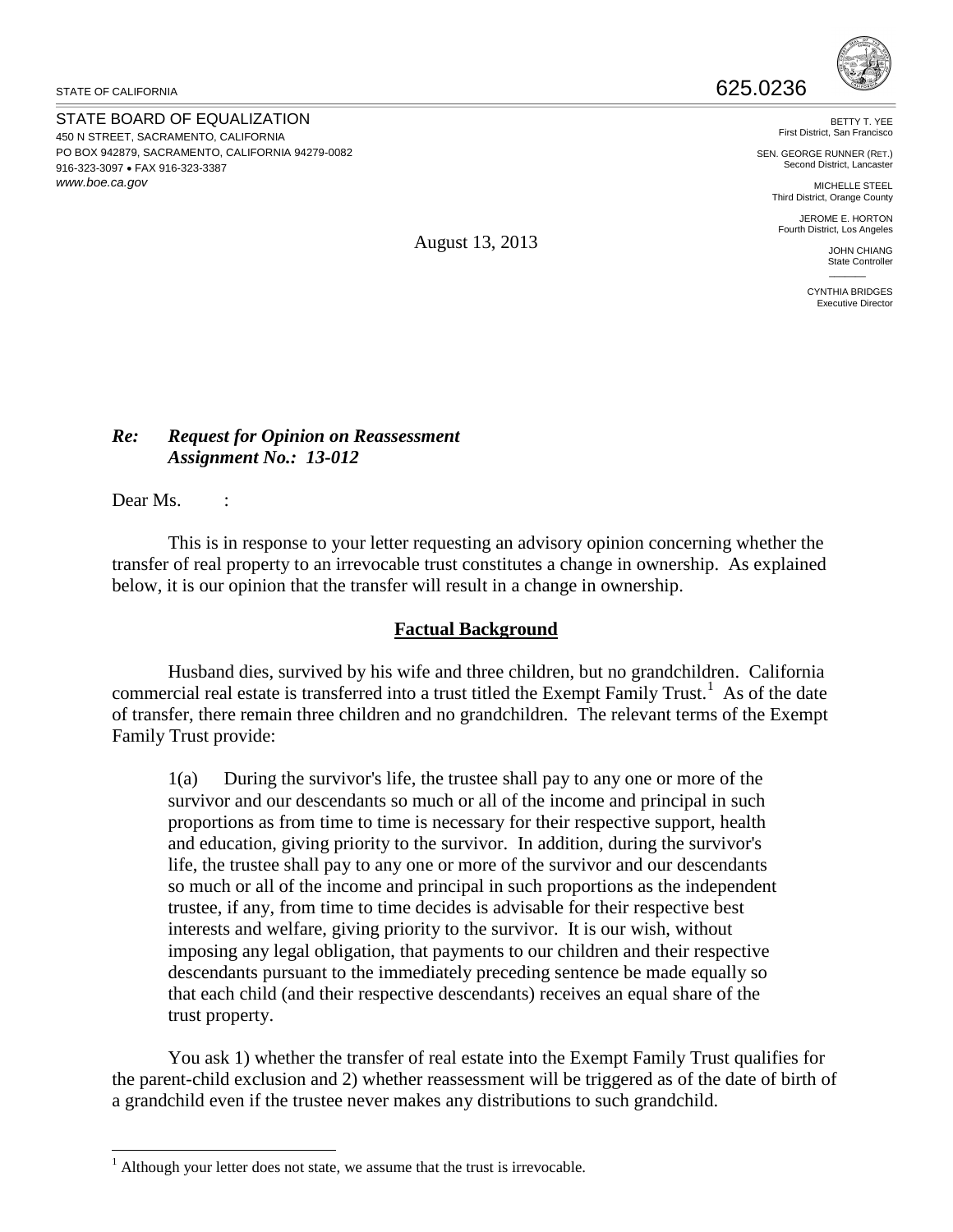## **Law & Analysis**

Article XIII A, section 2 of the California Constitution requires the reassessment of real property upon a change in ownership. A change in ownership is defined in Revenue and Taxation Code<sup>[2](#page-8-0)</sup> section 60 as "a transfer of a present interest in real property, including the beneficial use thereof, the value of which is substantially equal to the value of the fee interest."

Proposition 58, approved by the voters on November 4, 1986, added subdivision (h) to section 2 of article XIII A of the California Constitution. Subdivision (h) provides, in part, that the terms "purchased" and "change in ownership" shall not include the purchase or transfer between parents and their children of either a principal residence or the first \$1 million of the full cash value of all other real property.

Section 63.1 provides the statutory implementation of Proposition 58. Subdivision  $(a)(1)(A)$  of section 63.1 states that a change in ownership shall not include "The purchase or transfer of real property which is the principal residence of an eligible transferor in the case of a purchase or transfer between parents and their children." The term "transfer" is defined in subdivision (c)(9) of section 63.1 as "any transfer of the present beneficial ownership of property from an eligible transferor to an eligible transferee through the medium of an inter vivos or testamentary trust."

A trust provision which gives the trustee total discretion to distribute the trust income or property to a number of potential beneficiaries is called a "sprinkle or spray power." When a trust contains a sprinkle or spray provision, all of the persons included as beneficiaries under that provision must have an exclusion in order to avoid a change in ownership and reassessment. If even one person included as a beneficiary is not excludable, then 100 percent of the trust property is subject to change in ownership. (Property Tax Annotation<sup>[3](#page-8-1)</sup> (Annotation) 625.0236 (July 18, 2001); Annotation 220.0821 (July 22, 2002).)

This principle is described in Property Tax Rule<sup>[4](#page-8-2)</sup> (Rule) 462.160, subdivision (b)(1)(A) as follows:

Where a trustee of an irrevocable trust has total discretion ("sprinkle power") to distribute trust income or property to a number of potential beneficiaries, the property is subject to change in ownership, because the trustee could potentially distribute it to a non-excludable beneficiary, unless all of the potential beneficiaries have an available exclusion from change in ownership.

Thus, a trust which provides that the trustee may exercise a sprinkle power to a group of beneficiaries that includes some persons to whom exclusions are available and some to whom no exclusions are available is treated as though no exclusions were available. This is because the trustee may distribute any or all income to some beneficiaries and omit other beneficiaries. (Annotation 625.0236 (July 18, 2001).)

 $\overline{a}$ 

<span id="page-8-0"></span> $2<sup>2</sup>$  All section references are to the Revenue and Taxation Code unless otherwise specified.

<span id="page-8-1"></span><sup>&</sup>lt;sup>3</sup> Property tax annotations are summaries of the conclusions reached in selected legal rulings of State Board of Equalization counsel published in the State Board of Equalization's Property Tax Law Guide. (See Cal. Code Regs., tit. 18, § 5700 for more information regarding annotations.)

<span id="page-8-2"></span><sup>&</sup>lt;sup>4</sup> All references to Property Tax Rules are to sections of title 18 of the California Code of Regulations.